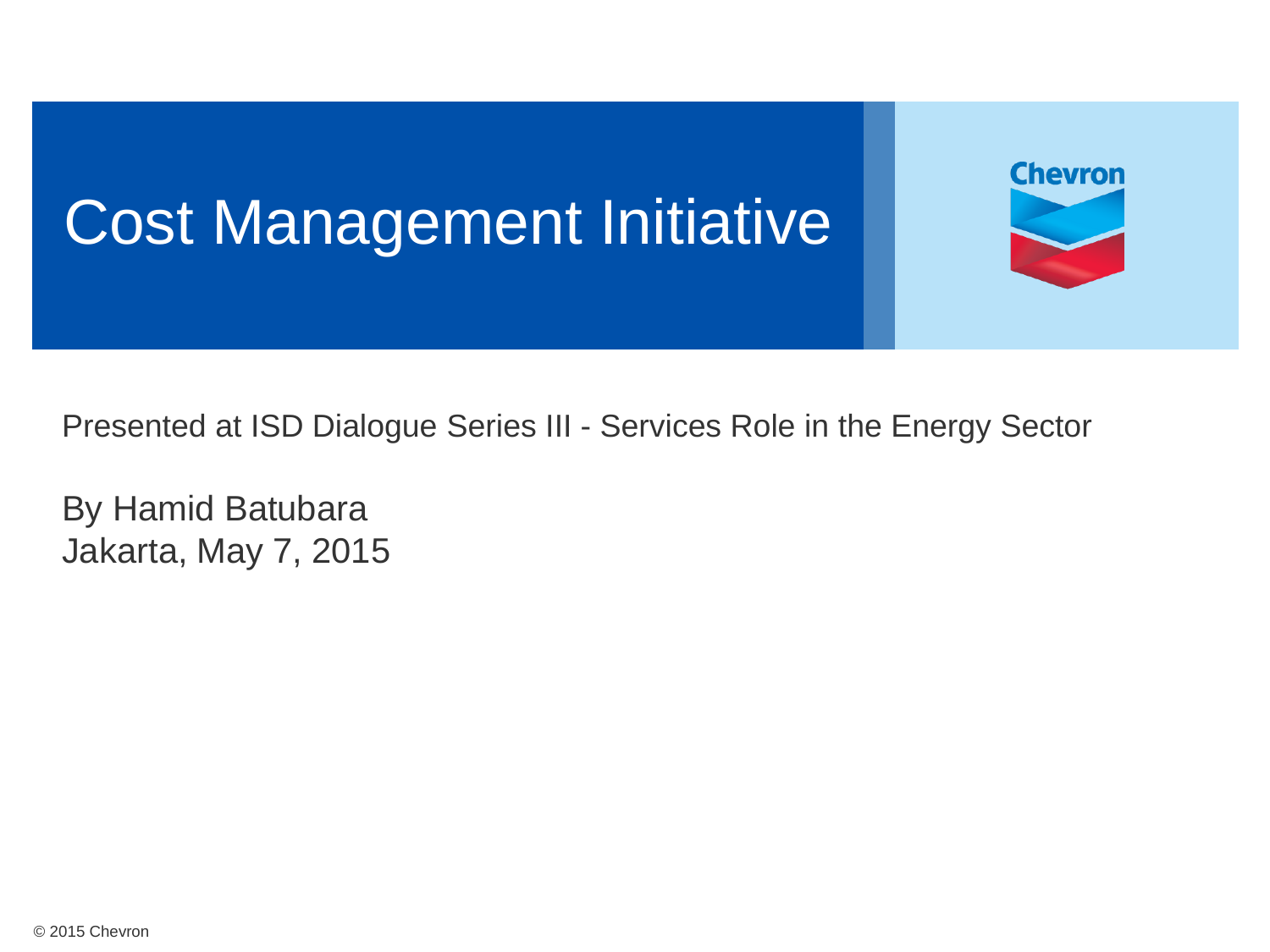#### Rapid & Dramatic Decline of Crude Oil Price



**Chevron**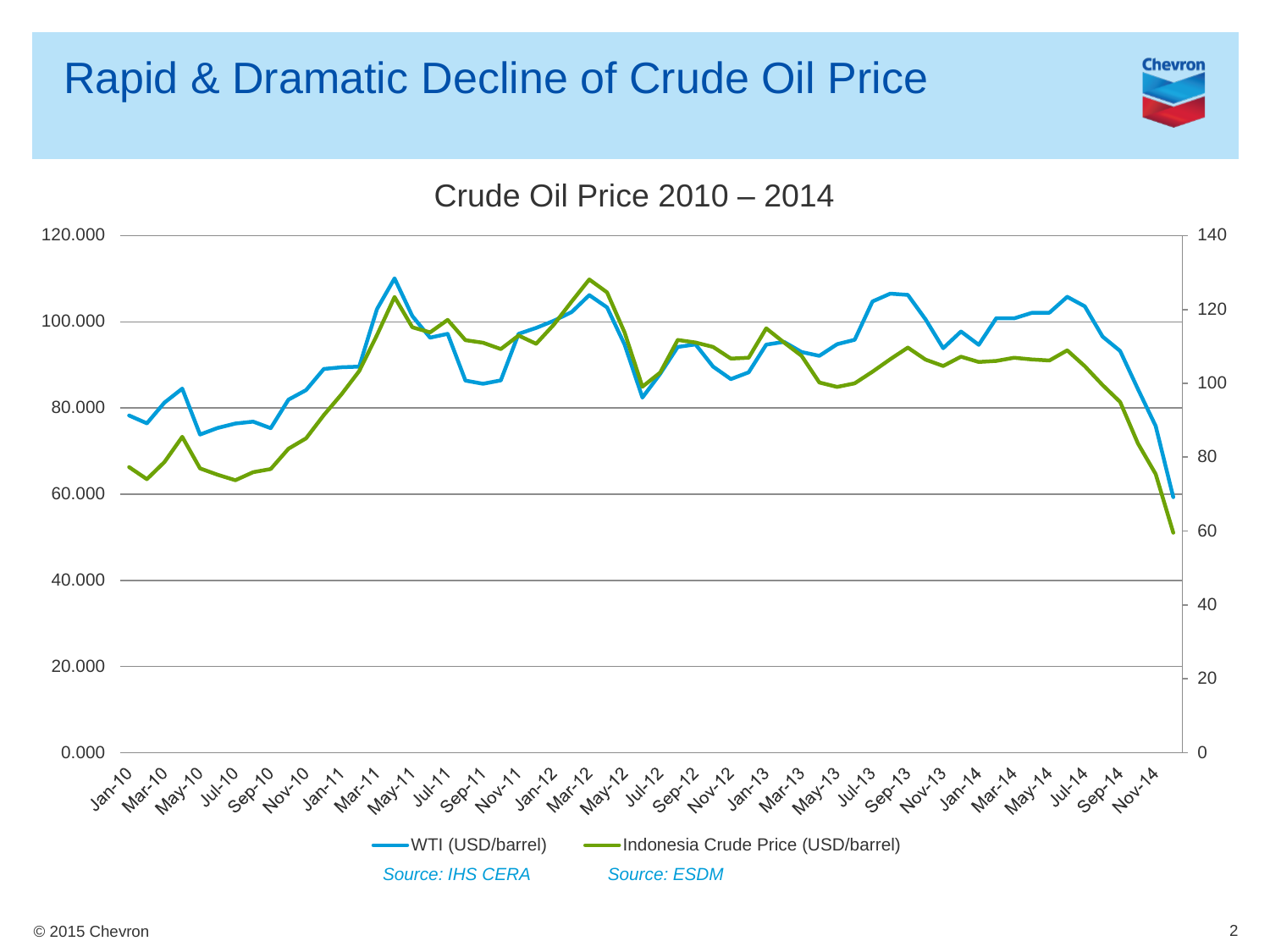### **Projected Key O&G Commodity Price Decline**  -Based on Credible 3rd Party Indices



| <b>Commodity</b><br>(Baseline Year 2000 = 100) | 2011       | 2015<br><b>Forecast</b> | <b>Forecast Decline /</b><br><b>Deflation</b> | <b>Source</b>                     |
|------------------------------------------------|------------|-------------------------|-----------------------------------------------|-----------------------------------|
| <b>Diesel Fuel - Indonesia</b>                 | 213        | 189                     | 11.3%                                         | IHS CERA (Q4/'14)                 |
| <b>Pipe</b> - Asia                             | 355        | 252                     | 29%                                           | IHS CERA (Q4/'14)                 |
| <b>Steel - Asia</b>                            | 303        | 244                     | 19.5%                                         | IHS CERA (Q4/'14)                 |
| <b>Saraline - Malaysia</b>                     | 100 (2012) | <b>90</b> ('14 Actual)  | 10%                                           | <b>Platts</b>                     |
| <b>Potassium Chloride -China</b>               | 179        | <b>123</b> ('14 Actual) | 31.3%                                         | <b>China Bureau of Statistics</b> |
| <b>Nickel - LME</b>                            | 265        | 200                     | 24.5%                                         | London Metals Exchange            |
| <b>Barite - FOB China</b>                      | 124 (2012) | $105$ ('14 Actual)      | 15.3%                                         | <b>Industrial Minerals</b>        |
| <b>Ferrochrome - Global</b>                    | 307        | 287                     | 6.5%                                          | <b>London Metals Exchange</b>     |
| <b>Molybdenum - Global</b>                     | 506        | 395                     | 21.9%                                         | <b>London Metals Exchange</b>     |

*Key Oil & Gas commodity forecasts demonstrate the appropriateness of Chevron's request for price reductions*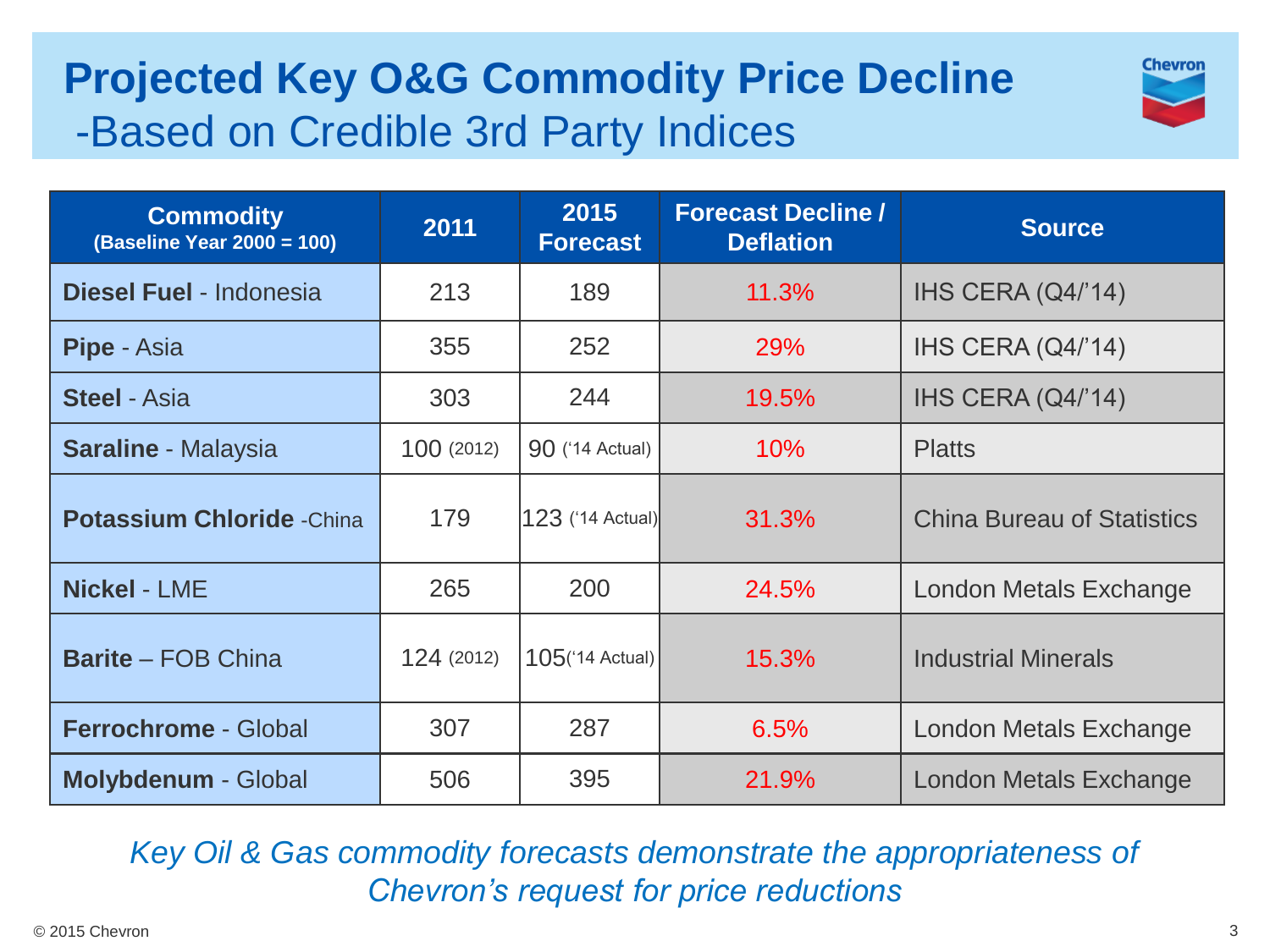#### **Supplier Price Growth both Globally and Locally**



Composite Supplier's Price Growth from Credible 3rd Party Indices

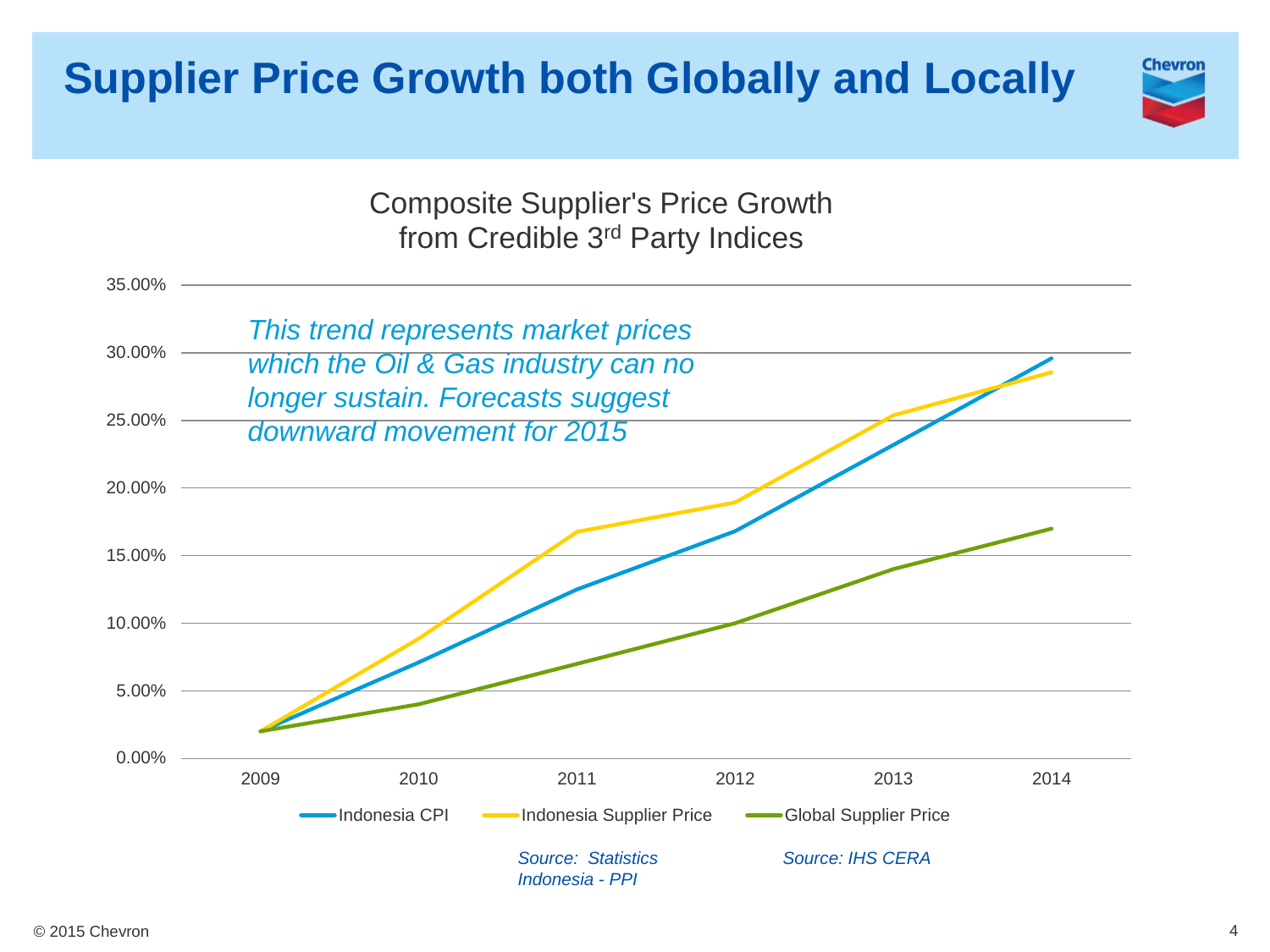#### **Partnership Approach to Cost Management**

- Chevror
- The sharp decline in oil prices will affect Chevron's activity level in 2015. Improving our cost structure will help mitigate the impact.
- **Historically, Chevron and its business partners have worked together** for mutual benefit and have overcome challenges.
- Chevron wishes to maintain these established partnerships, however together we must deliver on better management of costs.
- It is important for both Chevron and its business partners to create immediate impact by means of price reductions.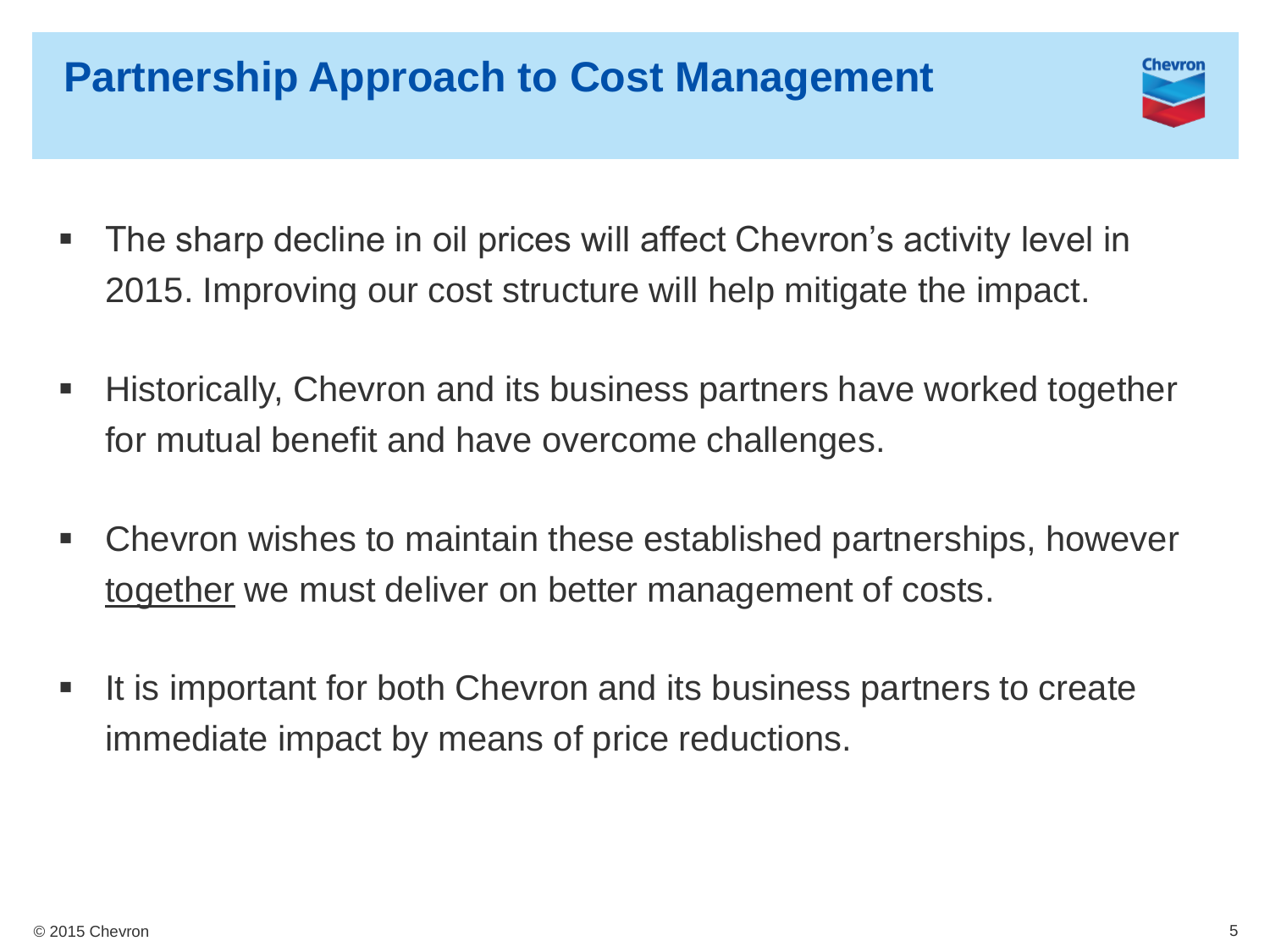## **Expectations**



- Oil price declines combined with increased supplier pricing has significantly affected our base business and upcoming projects.
- Our regulator SKK Migas has directed us to pursue "special circumstance" negotiations.



- Overall activity levels for 2015 will be impacted, the extent depends on the ability to improve costs for short term and long term expenditures.
	- You represent companies that are business partners with the opportunity to add value, thus we have engaged you first on this critical matter
	- All Chevron suppliers will be requested to contribute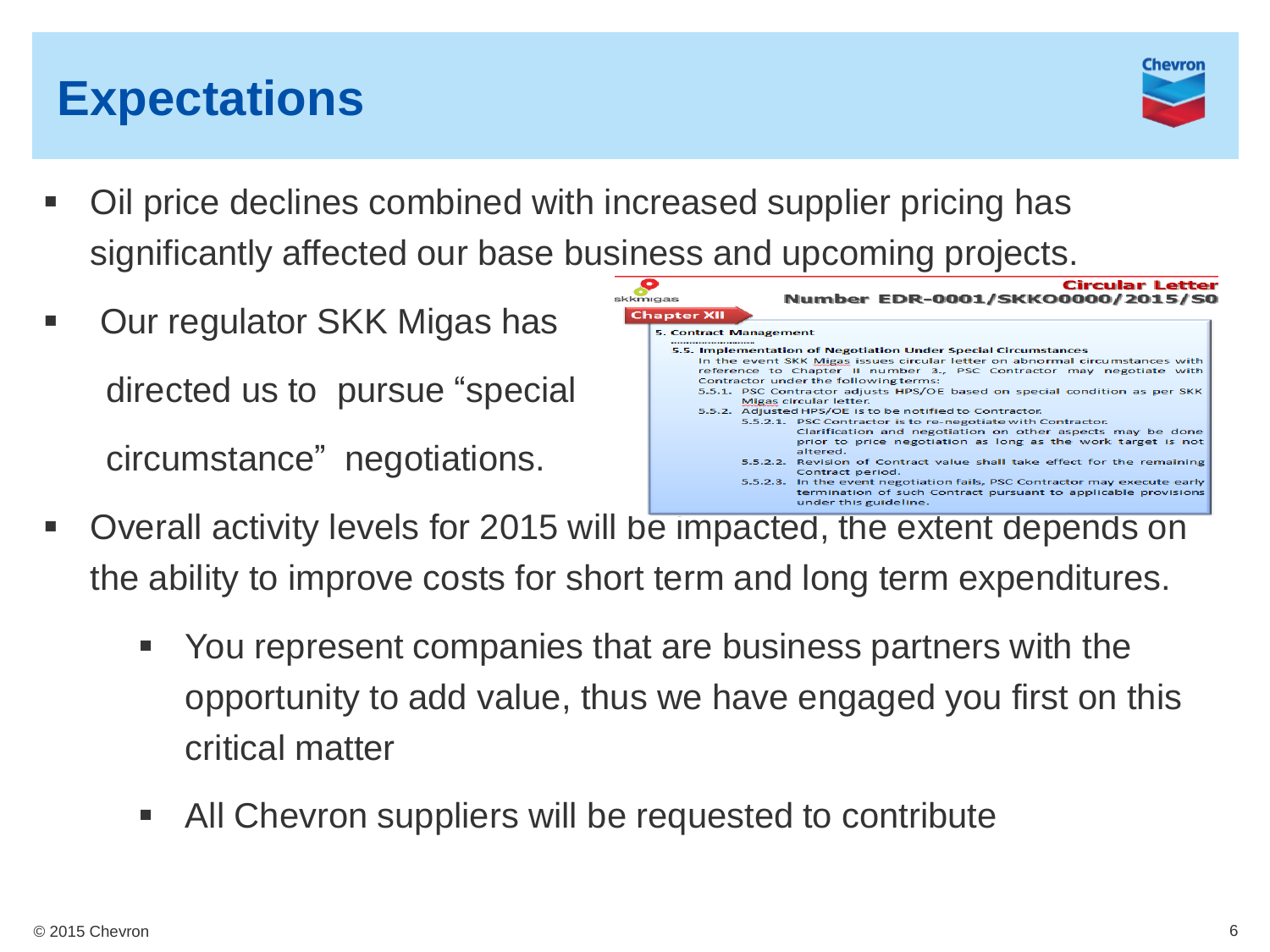#### **Next Steps / Timeline** – Four meeting types with suppliers



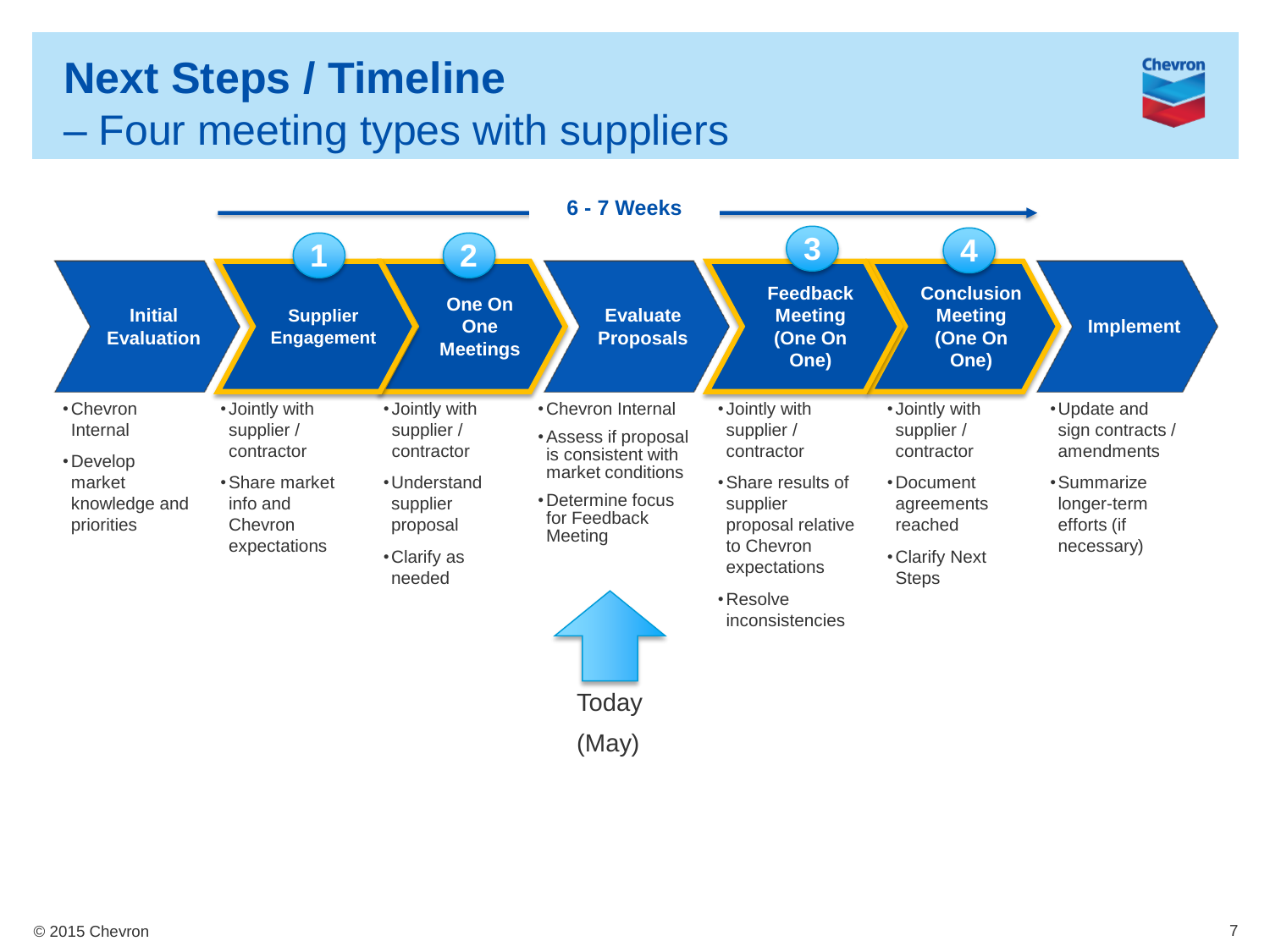#### **Conclusion**



- Understanding accurate market condition is a key to "fair" renegotiation of existing contracts
	- Some time going up
	- Some time going down
- Partnership with Suppliers plays significant role in a "win-win" Cost Management
- Support from regulators will ensure the renegotiation is within legal framework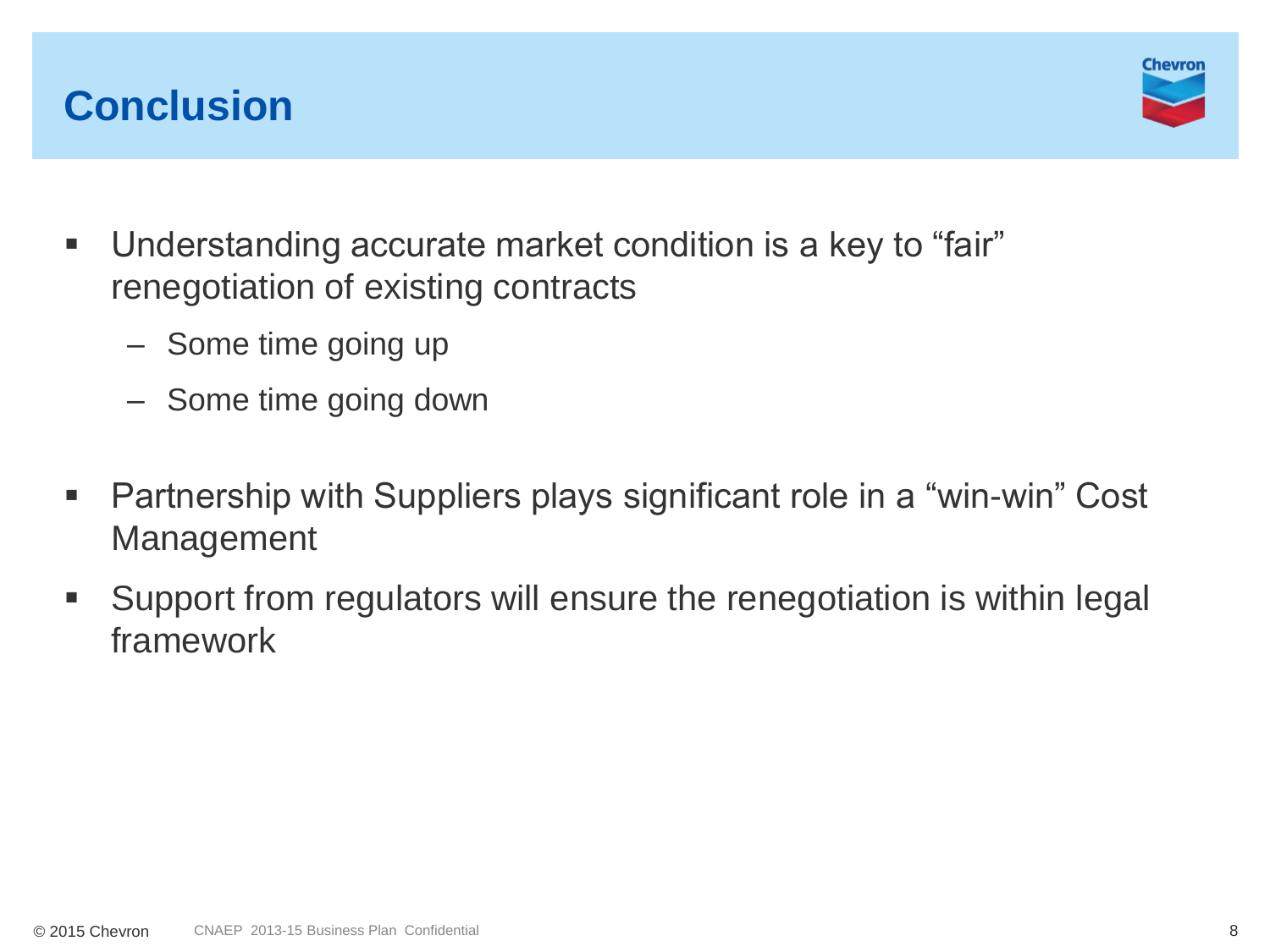



# Terima kasih Thank You